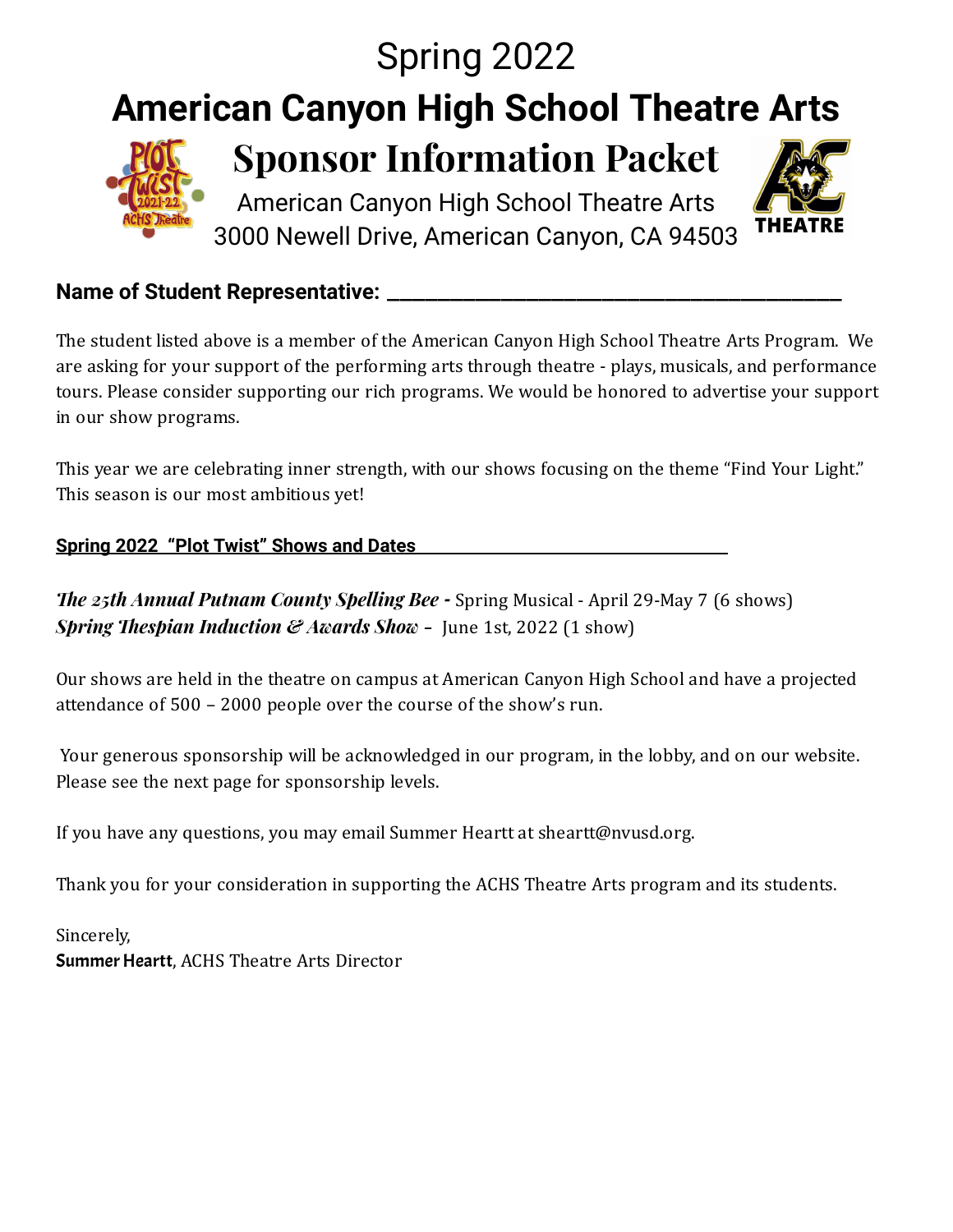# **American Canyon High School Theatre Arts** Sponsorship Levels Spring 2020

| <b>Executive Producer</b>                                                      | Producer                                                                       | <b>Associate Producer</b>                                                      | <b>Apprentice Producer</b>                                                         |
|--------------------------------------------------------------------------------|--------------------------------------------------------------------------------|--------------------------------------------------------------------------------|------------------------------------------------------------------------------------|
| \$750                                                                          | \$500                                                                          | \$350                                                                          | \$200                                                                              |
| Full-Page ad in our spring<br>2022 playbills.                                  | Half-Page ad in our spring<br>2022 playbills.                                  | Quarter Page ad in our<br>spring 2022 playbills.                               | Company name and logo<br>in all of our spring 2022<br>playbills.                   |
| Prominent display of<br>company name in the<br>lobby on each show night.       | Prominent display of<br>company name in the<br>lobby on each show night.       | Prominent display of<br>company name in the<br>lobby on each show night.       | Credit on our website<br>with a link to your<br>website for the spring of<br>2022. |
| Credit on our website<br>with a link to your<br>website for spring of<br>2022. | Credit on our website<br>with a link to your<br>website for spring of<br>2022. | Credit on our website<br>with a link to your<br>website for spring of<br>2022. |                                                                                    |
| Pre-show slide with your<br>company name and logo<br>or ad.                    | Pre-show slide with your<br>company name and logo<br>or ad.                    |                                                                                |                                                                                    |
| 2 Complimentary tickets<br>to each show.                                       |                                                                                |                                                                                |                                                                                    |

# **Basic Information**

- All Advertisements are in color unless otherwise noted
- Camera-Ready artwork only emailed directly to our director: sheartt@nvusd.org (with the subject heading **ACHS Drama Sponsorship**)
- The printed program pages are folded in half & stapled 8  $1/2$ " x 11"
- Slide Show Slides are on display before the show begins, just like at the cinema. Your slide may be shown 3-10 times before the show begins.

#### **Other Donations**

- **● Food, supply, or service donation:** This can include food for long rehearsal nights, goods we can raffle or give away as prizes, or services we don't have to pay for ourselves. *Depending on the* value of your donation, your business will be listed as a donor and thanked in our program as well *as possibly given advertising space.*
- **●** All proceeds support our productions and scholarships for students.
- **● All donations are tax-deductible (see the tax ID # below**), and donation receipts are available upon request.

## Thank you for considering supporting our Theatre Arts program!

● Checks should be made payable to **ACHS Alliance** Please indicate "Drama Sponsorship" in the check's memo line.